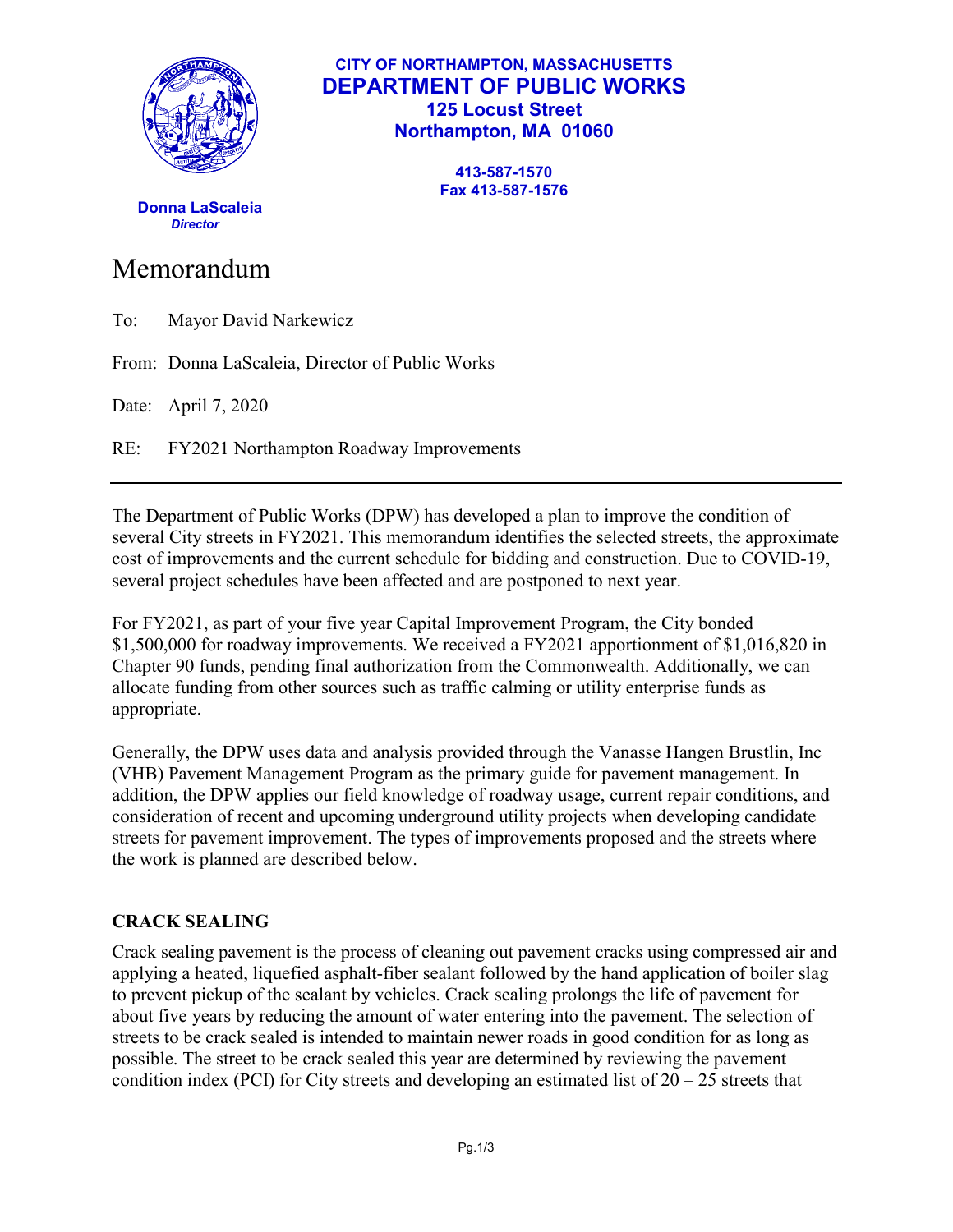could be crack sealed within the \$100,000 budget for this work. The list of streets to be sealed is in development.

*Crack sealing Schedule:* Bid specifications for the crack sealing contract are expected to be prepared and bid in the summer of 2020. It is expected that the work will occur in the fall of 2020.

## **ROADWAY PAVING**

The mill and overlay process involves mechanically milling and removing the top  $2 - 3$  inch layer of pavement, leaving curbing, catch basins and manholes in place. These structures are adjusted as needed to match the final pavement grade. A new top course of pavement is installed after a tack coat of bitumen is applied as a bonding agent with the binder course. The expected repair life is typically  $12 - 15$  years.

Mill and overlay treatment measures are not planned on any roadways in FY2021.

The reclamation process involves mechanically grinding and removing all existing layers of pavement. The reclaimed material can be used to repair or supplement the road's gravel base as needed. Excess material is stockpiled for use by the DPW. The road base is graded and compacted before binder and top courses of new pavement are installed. Catch basin and manhole structures are adjusted and may be rebuilt if required. The expected repair life is typically  $18 - 22$  years.

Reclamation treatment measures will be used on the streets listed below.

#### *Reclaim Streets*

North Farms Road: North Maple Street to Williamsburg Town Line

North Maple Street: North Farms Road to Bridge Road

Atwood Drive: Mount Tom Road (Rte 5) to end

*Construction Schedule:* The paving projects are expected to be bid in February and March of 2020. Construction will occur in the summer and fall of 2020 and early 2021. The approximate total value of the 2.1 miles of roadway paving is \$2,410,000.

#### **ROADWAY PAVEMENT MARKINGS**

There are various types of pavement markings used throughout the City. These include, but are not limited to, solid yellow lines, solid and broken white lines, turn arrows, crosswalks, speed hump markings, and only markings. Streets for this contract are generally chosen based on visual inspection. This contract includes refreshing all pavement markings in the City. This work is paid from the operating budget of the Highway Division.

*Line Painting Schedule*: A contract for this work is currently being prepared. Bidding is expected to occur in the spring of 2020.